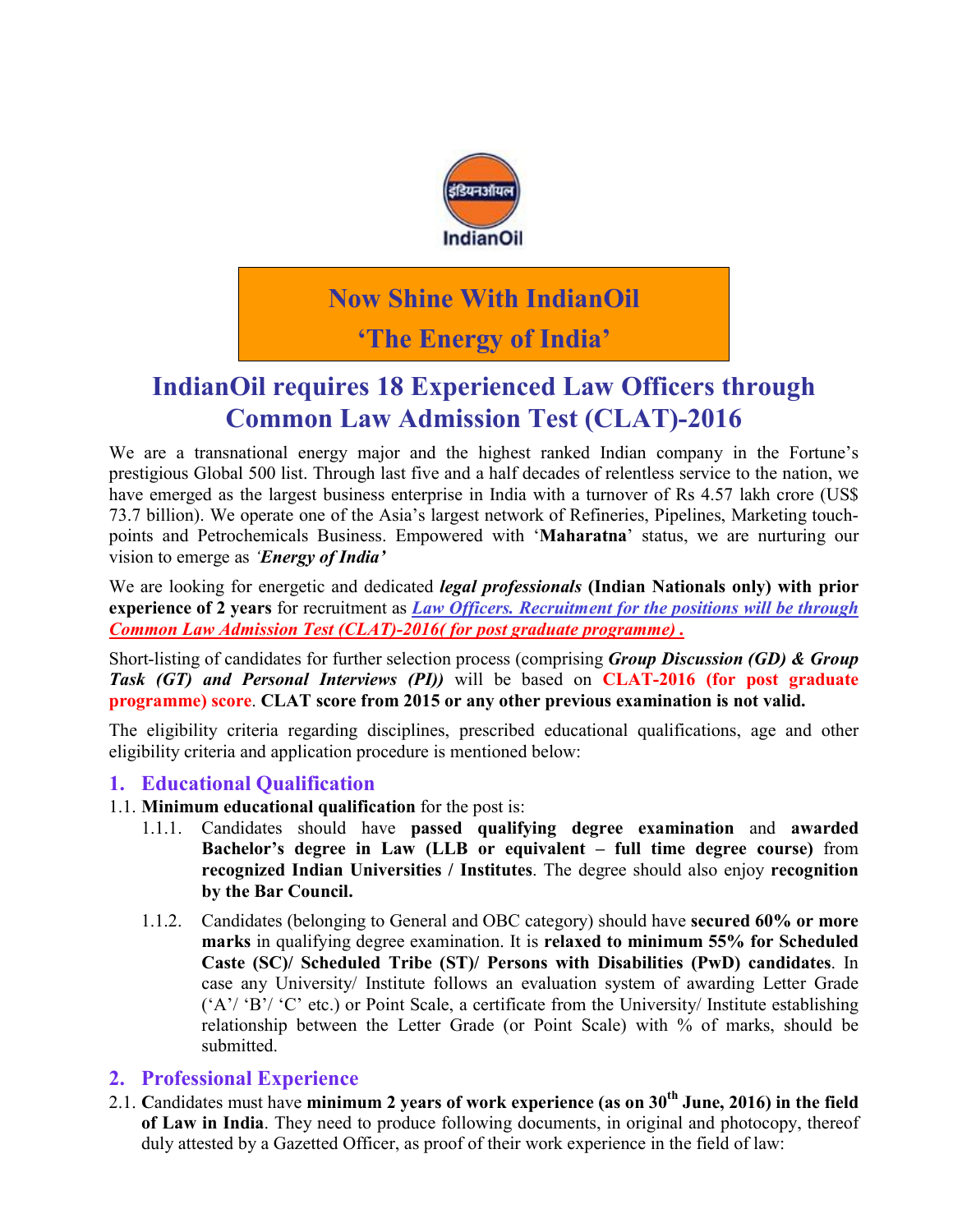#### 2.1.1. Candidates practicing at the Bar / Working with Law Firms

The following documents are required to be submitted:

- a) Certificate evidencing award of degree as mentioned above
- b) Copy of registration certificate with Bar Council, and
- c) Experience certificate from solicitor/ advocate / Law Firm / Bar Association as applicable.
- 2.1.2. Candidates handling legal work under employment with Private/ Public Organizations or with Central/ State Governments

The following documents are required to be submitted:

- a) Certificate evidencing award of degree as mentioned above
- b) Experience certificate from the employer(s)
- 2.2. In both the cases, only the full-time work experience will be considered from the date of registration with Bar Council and/or date of joining in employment, as applicable. *In both the above mentioned cases, experience will be considered from the Date of Announcement of Result of Qualifying Degree Examination*. Internships during continuation of LLB program or before announcement of result of qualifying degree examination will not be considered as experience.

#### 3. Age

3.1.Maximum 30 years as on June 30, 2016 for the General Category candidates. Age relaxation for candidates belonging to Other Backward Class (OBC) (Non Creamy Layer) / Scheduled Caste (SC) / Scheduled Tribe (ST) and Person with Disability (PwD) will be applicable as per the Presidential Directive.

#### *Important note:*

*Personal details (date of birth), educational qualification, experience profile etc. of the short-listed candidates will be verified at the time of GD/GT and PI. The candidates not meeting the above mentioned criteria relating to age, educational qualification, professional experience etc. will not be considered for further selection process.* 

*Any false/ miss-representation of information on the above mentioned parameters by any candidate will result in rejection of his/ her candidature at any stage of selection process. The decision of our official, responsible for verifying the documents will be considered final in this regard.* 

#### 4. Concessions/ Relaxations

- 4.1. Reservation of posts for SC/ST/OBC (Non-Creamy Layer)/ PwD (degree of disability 40% or above) category candidate will be maintained as per Government of India guidelines.
- 4.2. Age relaxation of 3 years to OBC (non-creamy layer) category candidates, 5 years for SC/ST category candidates and 10 years for PwD candidates will be extended as per the Presidential Directives. For getting the reservation benefits under OBC category:
	- 4.2.1. The name of caste and community of the candidate must appear in the 'Central list of other Backward Classes'
	- 4.2.2. The OBC candidates must not belong to creamy layer.
	- 4.2.3. The candidates need to furnish their valid **OBC** certificate as per the format prescribed by Government of India.
	- 4.2.4. Age relaxation by 5 years for candidates domiciled in Jammu & Kashmir between 1.1.1980 and 31.12.1989.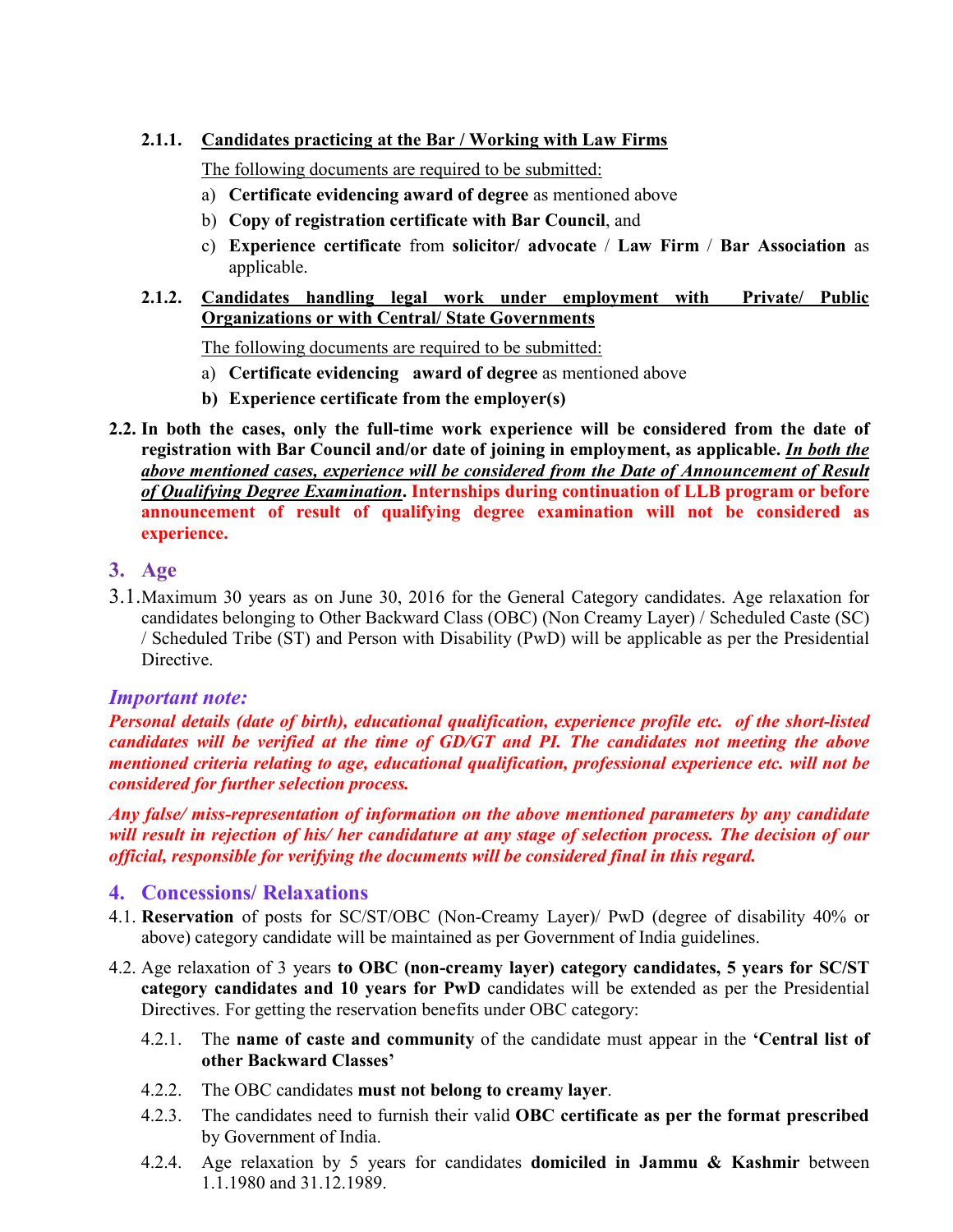4.2.5. Age relaxation by 5 years for Ex-servicemen & Commissioned Officers (including ECOs / SSCOs) subject to rendering minimum 5 years' military service and fulfillment of other conditions prescribed by Government of India.

#### 5. Physical Fitness

5.1. Desirous candidates need to be medically fit as per IndianOil's pre-employment medical standard. Candidates are advised to go through the 'Guidelines and Criteria for Physical Fitness for Pre-employment medical Examination' before they commence the application process. The said guidelines are available at [the following link:](http://www.iocl.com/PeopleCareers/Pre-employment_Guiding_Principles11th_mar_2011.pdf) 

#### [http://www.iocl.com/PeopleCareers/Pre](http://www.iocl.com/PeopleCareers/Pre-employment_Guiding_Principles11th_mar_2011.pdf)employment\_Guiding\_Principles11th\_mar\_2011.pdf

#### 6. Selection

- 6.1. The selection methodology will comprise of the following:
	- 6.1.1. Candidates desirous of a career in IndianOil need to appear in Common Law Admission Test (CLAT) – 2016 conducted by the Rajiv Gandhi National University of Law (RGNUL), Patiala for the purpose of admission in post graduate programme (2 year LLM) in the National Law Universities and few other Institutes.
	- 6.1.2. Candidates meeting the eligibility criteria will be shortlisted on the basis of CLAT-2016 score for **further selection process** comprising of:
		- a) Group Discussion (GD) / Group Task (GT)
		- b) Personal Interview (PI) for assessment of different facets of knowledge, skill, attitude and aptitude.

#### Candidates will have to qualify through each stage of selection process successfully, before being adjudged as suitable for selection.

Selected candidates shall have all-India transfer liability and may be posted to any Division / Unit / Subsidiary Company / Office of the Corporation.

#### 7. Placement

- 7.1. Selected candidates shall initially be posted in any of the regions of India ie. South, West, East and North as per the requirement in any of the Divisions/ Units/ Subsidiary Companies/ Offices of IndianOil.
- 7.2. Selected candidates will have all India transfer liability.

#### 8. Service Bond

8.1. General Category candidates will have to execute a bond of Rs.3,00,000/- (Rs.50,000/- for SC/ST/OBC & PwD candidates) to serve the Corporation for a minimum period of three years from the date of joining.

#### 9. Remuneration Package

- 9.1. Candidates will be selected as Law Officers (in grade 'A') and will receive a starting Basic Pay of Rs.24900/-per month. In addition Dearness Allowance (DA) and other allowances shall be admissible, according to the rules of the Corporation in force, as amended from time to time.
- 9.2. Other allowances / benefits include HRA / subsidized housing accommodation (depending upon place of posting), medical facilities, performance related pay, gratuity, contributory provident fund, employees pension scheme, group personal accident insurance scheme, leave encashment, leave travel concession (LTC)/ LFA, contributory superannuation benefit fund scheme, house building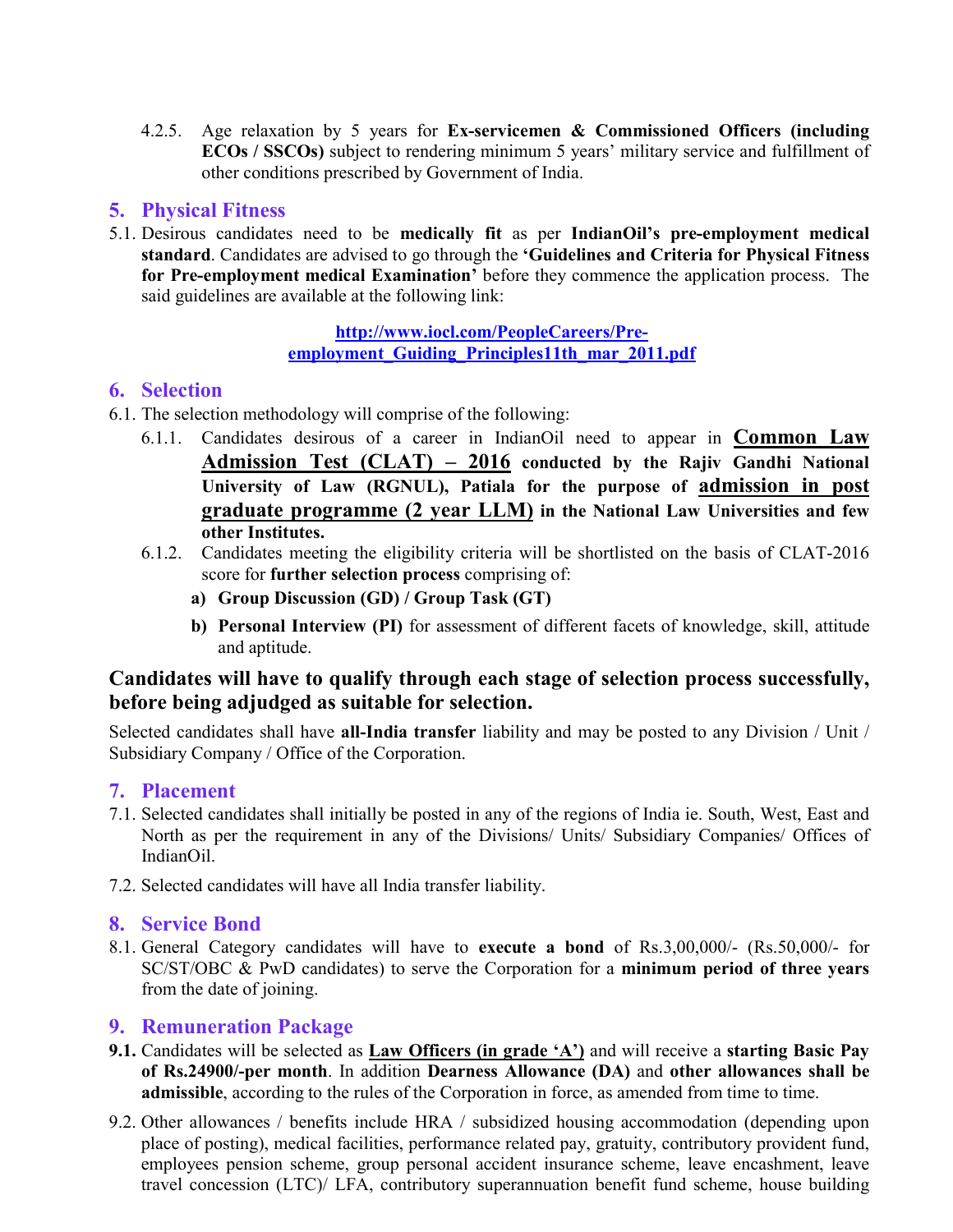advance(HBA), conveyance advance/ maintenance reimbursement, professional updation allowance, lap-top computer, children's education allowance etc. will be applicable as per rules of the corporation.

9.3. The maximum Cost to Company (CTC), as on 31<sup>st</sup> December, 2015 is around Rs. 11.50 lakhs per annum inclusive of performance related pay (PRP).

#### 10. How to apply

- 10.1. CLAT-2016 (for post graduate programme) is scheduled on  $8<sup>th</sup>$  May, 2016. For detailed information on CLAT-2016, candidates may log on to **https://www.clat.ac.in** or websites of other National Law Universities. Candidates need to fill-in and submit the CLAT-2016 application form on-line as instructed by the CLAT-2016 authorities and wait for the Admit Card/ Hall Ticket to get the CLAT-2016 Application Number, Roll Number and Control Number. The last date for receipt of filled-in CLAT-2016 application form at CLAT office is  $31<sup>st</sup>$  March, 2016.
- 10.2. On receipt of CLAT-2016 application number, roll number and the [control number,](http://www.iocl.com/) the candidates need to apply to IndianOil on-line. The relevant link will be made available from 18<sup>th</sup> April, 2016 at the 'People & Career' link of IndianOil's website **www.iocl.com.** The candidates must fill-in the correct application number, roll number and control number from their CLAT-2016 admit card/ hall ticket. In case of a mistake in any of these numbers made by any applicant at the time of filling in on-line application, it will not be possible to retrieve CLAT-2016 score from the database ( to be given by CLAT-2016 authorities).
- 10.3. Candidates should click on the on-line application link and fill-in the on-line application form giving accurate information including the CLAT-2016 application number, roll number and control number.
- 10.4. Candidates must upload the most recent photograph and their signature while applying on-line. The photograph uploaded by the candidate should be the same submitted along with CLAT-2016 application form. In case the candidate is called for GD/GT and interview, he/she should report with this printed application form, along with CLAT-2016 admit card/ hall ticket and CLAT-2016 official score card.
- 10.5. Upon completion, the candidate should submit the online application by clicking the Submit button at the bottom of the page. If the same is accepted, the system will generate a **unique** application ID along with the completed application form.
- 10.6. Candidate must take a print out of completed application, and keep with him/ her safely for future reference. This print out of application should be kept in safe custody of the candidate. Candidates must not send this printout to any office of IndianOil.
- 10.7.  $16^{th}$  May 2016 is the last date for receiving on-line application by IndianOil.
- 10.8. There is **no separate application fee** for applying in IndianOil

CLAT-2016 on-line application form and information brochure is available on their website. The last date for receipt of filled-in CLAT-2016 application form at CLAT Office is  $31<sup>st</sup>$  March, 2016

There is no separate application fee for applying to IndianOil